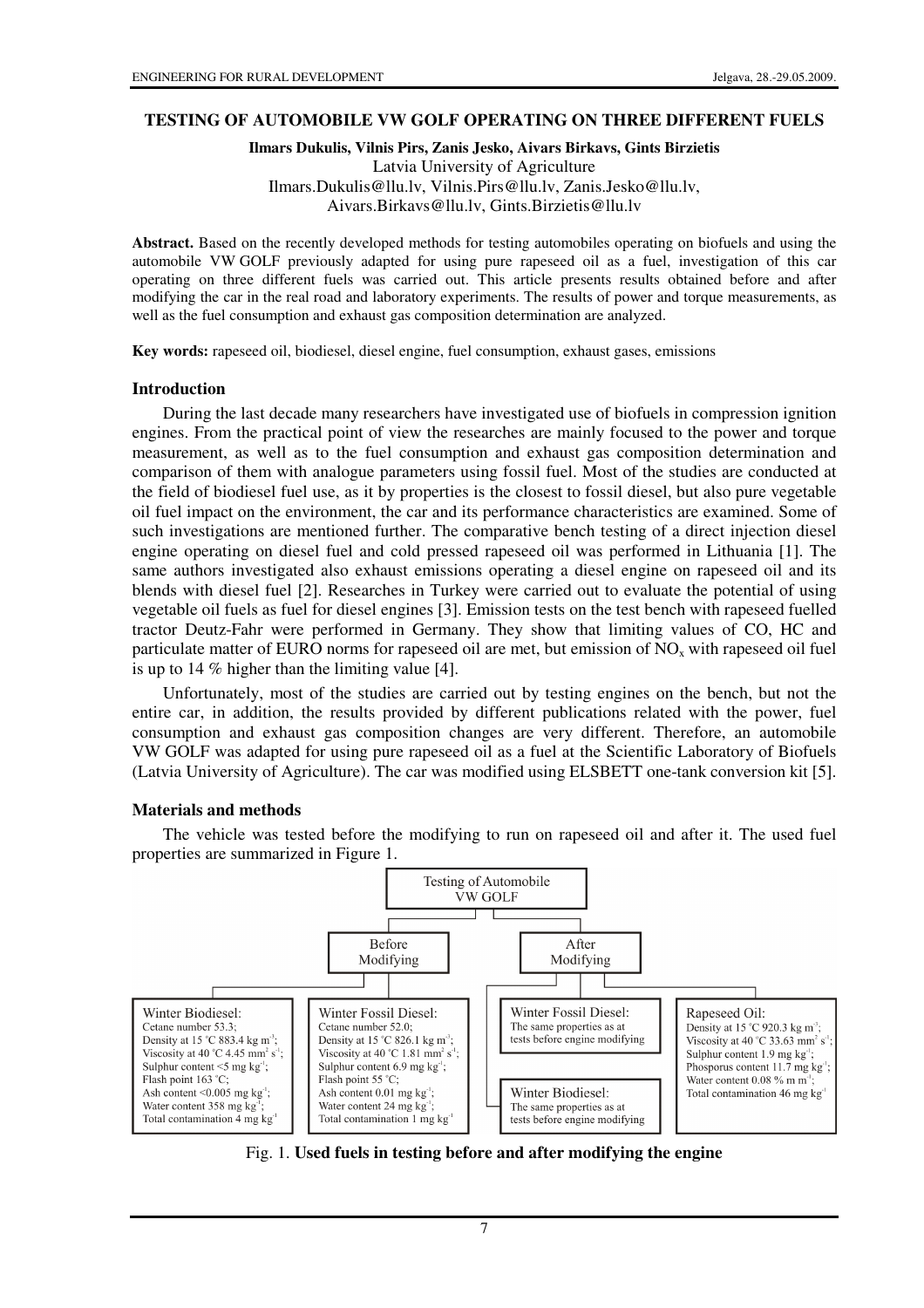The tests were based on the recent investigations on development of the methods for testing automobiles operating on biofuels [6]. The flow chart of the procedure for automobile testing is shown in Figure 2, but the used laboratory equipment – in Figure 3.



Fig. 2. **Flow chart of the procedure for automobile testing** 



Fig. 3. **Laboratory equipment used in automobile testing**: 1 – Laboratory Chassis Dynamometer Mustang MD-1750; 2 – Control Platform MDSP-7000; 3 – AVL SESAM FTIR Multicomponent Exhaust Gas Measurement System; 4 – AVL KMA Mobile Fuel Consumption Meter; 5 – OPUS 40 Gas Analyzer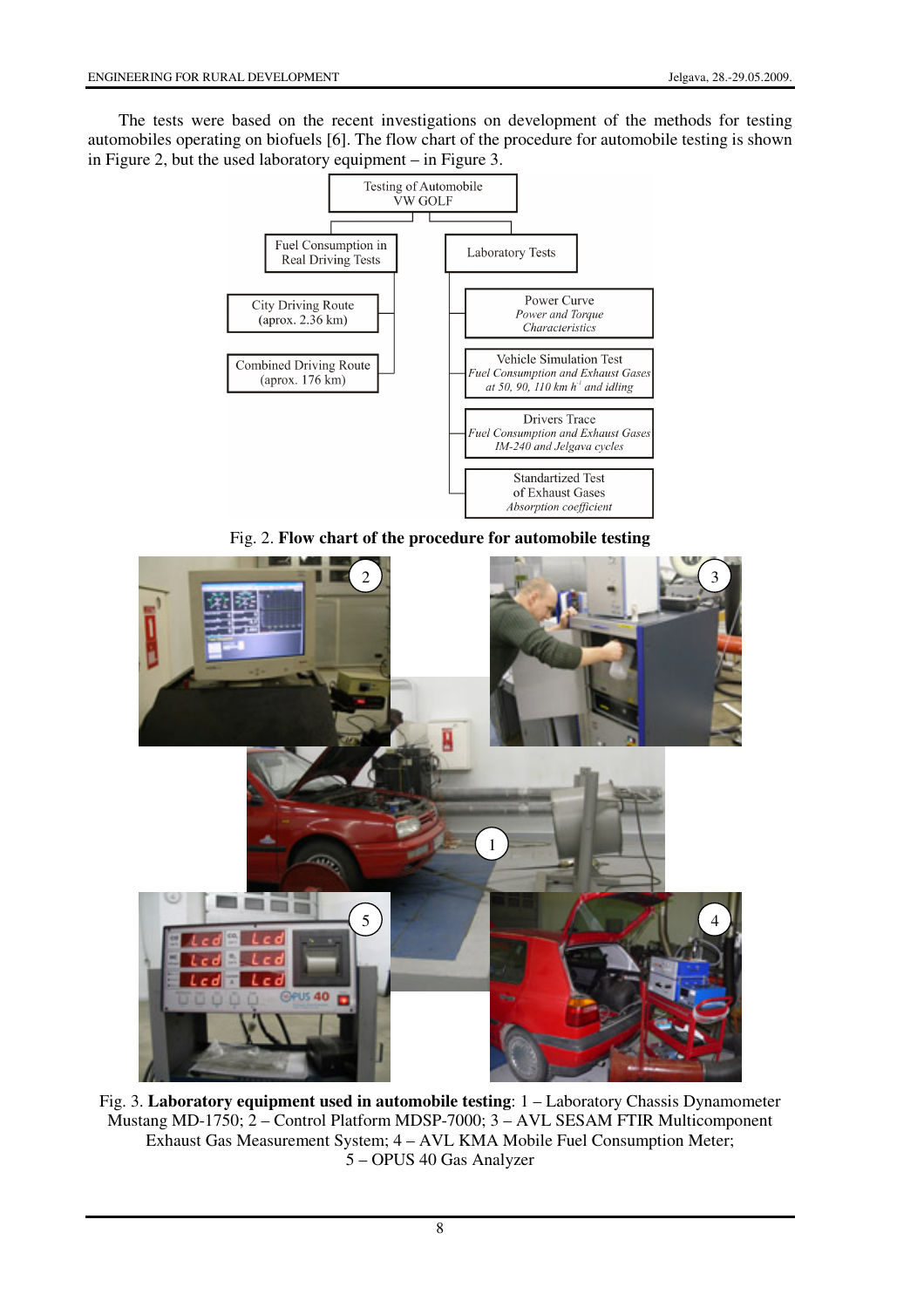## **Results and discussion**

Performing real driving tests the fuel consumption was estimated in two different routes – in intensive traffic conditions in Jelgava city and outside urban area. In the first selected route 15 drive repetitions using each fuel were made. Three trips with the highest speed curves correlations were selected for comparison. Driving tests were conducted during normal working days' peak hours  $(8:00 - 9:30$  and  $11:30 - 13:30$ . The second route included driving in the cities (Jelgava and Tukums), non-urban area, as well as driving through small villages. As the total route distance was large (approximately 176 km), it was covered three times with each fuel type. The comparison of the fuel consumption in these experiments is summarized in Figure 4.



Fig. 4. **Fuel consumption comparison performing real driving tests**

The consumption of rapeseed oil is slightly above (less than  $1\%$ ) the fossil diesel consumption, but quite appreciably overtakes biodiesel (driving in the city, even at 8.7 %). Testing the car after conversion and with the two previously used fuel types, it appeared that the consumption was decreased (depending on the type of fuel and driving cycle from 1 to 5 %).

The tests show that the different incidental factors (for example, traffic intensity and traffic light setting changes, unexpected barriers in the streets, etc.) more often occur in the city driving that is why for more objective tests for urban areas driving cycles have to be developed. The investigations of such cycle development are realized also at the Scientific Laboratory of Biofuels [7]. The developed cycles are usually simulated on a laboratory chassis dynamometer.

The power and torque characteristics operating the automobile on three different fuels are shown correspondingly in Figure 5 and Figure 6.

Testing the car before the conversion with fossil diesel and biodiesel, there were not any surprises. Quite insignificant the power and torque decrease was observed for biodiesel. Testing the car after the conversion with rapeseed oil as a fuel, the power and torque characteristics were significantly lower. The torque and power decrease in certain ranges of speed reached up to 15 %. As the other researchers did not observe such decrease, then this fact can be explained by using new nozzles. However, if the use of a single tank system is planned, the use of these nozzles is very essential for engine starting in cold conditions as well for the normal operating for a long time period. Hence, such power and torque decrease has to be taken into account. An interesting feature was observed in torque characteristics – the peak torque compared with the other two types of fuels after conversion is shifted by about 400 rpm to a higher speed range. In turn, testing the car after the conversion with fossil diesel and biodiesel, the torque and power characteristics are about 10 to 12 % below pure rapeseed oil ones. Even here there is a shift in the maximum torque to the higher speed range.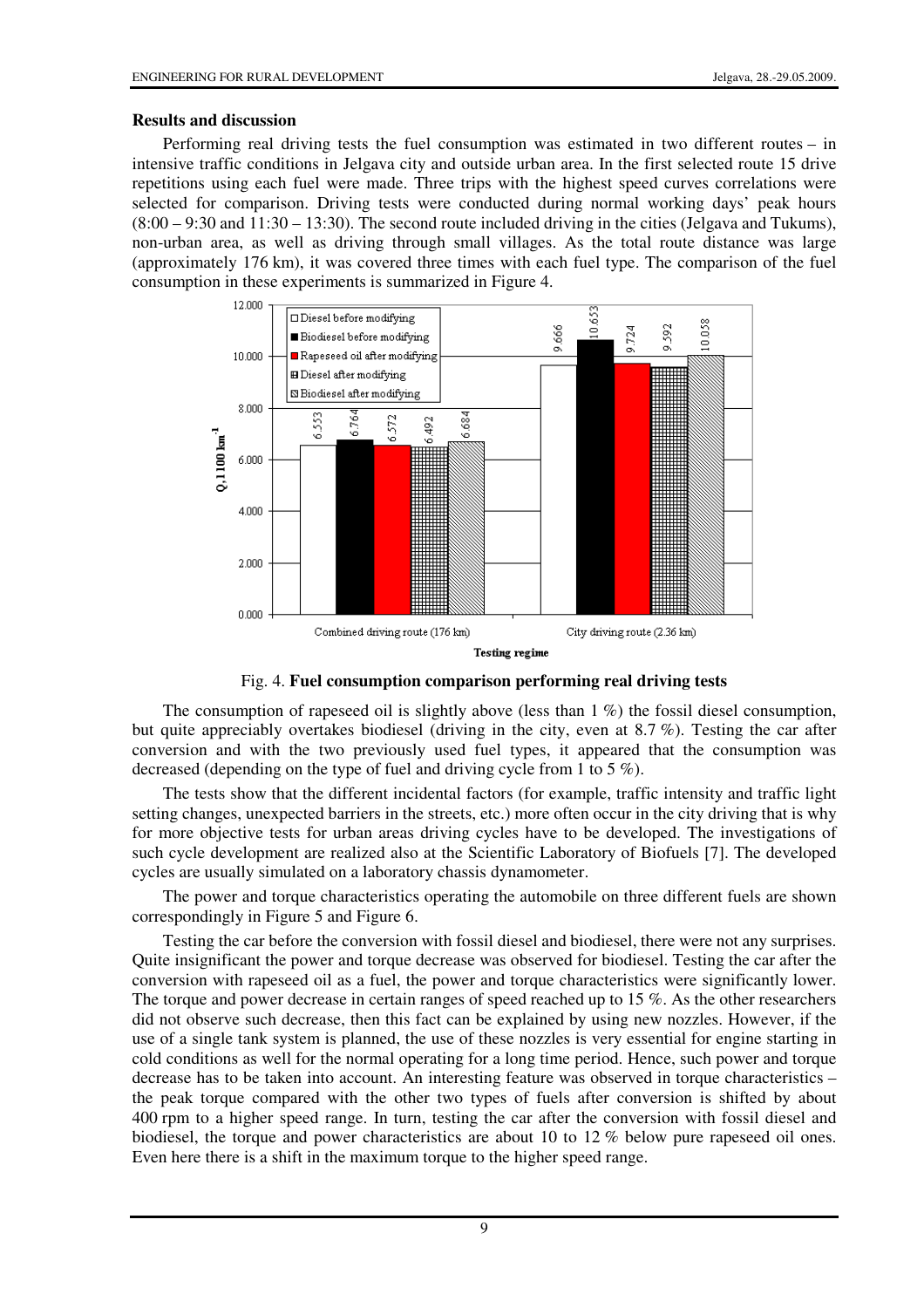

Fig. 5. **Power characteristics operating automobile on three different fuels**: 1 – diesel before modifying; 2 – biodiesel before modifying; 3 – rapeseed oil after modifying; 4 – diesel after modifying; 5 – biodiesel after modifying



Fig. 6. **Torque characteristics operating automobile on three different fuels**: 1 – diesel before modifying; 2 – biodiesel before modifying; 3 – rapeseed oil after modifying; 4 – diesel after modifying; 5 – biodiesel after modifying

In the power and torque measurements the correlation between the average characteristics operating with each fuel type and measurement results of individual tests was calculated. In all cases it was above 99 %, that is why the measurement results qualify as high rating.

Performing laboratory vehicle simulation, the tests were conducted at speed of 50, 90 and  $110 \text{ km h}^{-1}$ . The first two of them correspond to the maximum allowed speed in Latvian urban areas and suburbs. The measurements at constant speed were performed for 120 seconds with the reading step of 1 second. Besides that two different driving cycles were used in drivers trace tests – the IM-240 cycle and own made Jelgava cycle [7]. The IM-240 belongs to the combined cycle type, which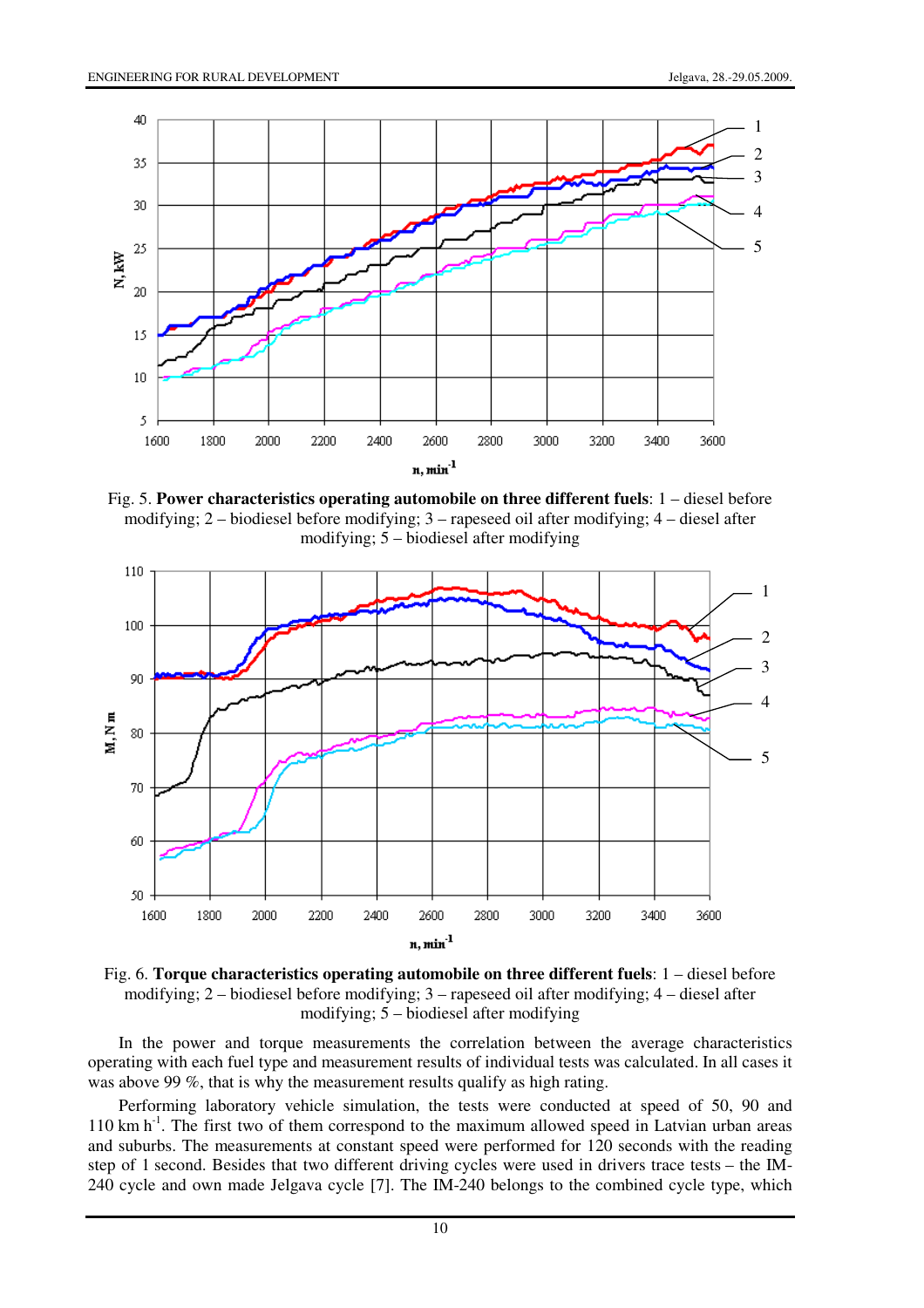takes 240 seconds. The first part of the cycle simulates urban driving conditions where the maximum speed does not exceed 50 km  $h^{-1}$ , but the second part of the cycle simulates driving in non-urban area. In turn, Jelgava cycle was created with the aim to simulate as close as possible the real driving in one of the cities of Latvia – Jelgava. The duration of this cycle is 360 seconds and the covered distance 2.36 km.



The comparison of fuel consumption in these experiments is summarized in Figure 7.

### Fig. 7. **Fuel consumption comparison performing vehicle simulation test and drivers trace**

For each measurement repetition at constant speed the variation coefficient was calculated. As it was usually less than 0.3 %, the measurement accuracy is classified as very high. Analyzing the driving trace results for each cycle a strong correlation between the 3-trip velocity curves was observed. The minimal of them was 0.996. Consequently, the fuel consumption results seem to be objective. All tested modes are similar in trend – pure rapeseed oil fuel consumption is slightly behind fossil diesel, but quite significantly overtakes biodiesel.

Performing smoke analyses (Fig. 8), the best results are obtained using biodiesel fuel. Pure rapeseed oil is significantly behind, but at the same time, slightly ahead of the fossil diesel fuel.

| OPUS                                                                                                                                                                 | OPUS                                                                                                                                                          | OPUS                                                                                                                                                     |
|----------------------------------------------------------------------------------------------------------------------------------------------------------------------|---------------------------------------------------------------------------------------------------------------------------------------------------------------|----------------------------------------------------------------------------------------------------------------------------------------------------------|
| SMOKE ANALYZER                                                                                                                                                       | SMOKE ANALYZER                                                                                                                                                | SMOKE ANALYZER                                                                                                                                           |
| LLU                                                                                                                                                                  | LLU                                                                                                                                                           | LLU.                                                                                                                                                     |
| Liela iela 2 Jelgava                                                                                                                                                 | Liela iela 2 Jelgava                                                                                                                                          | Liela iela 2 Jelgava                                                                                                                                     |
| $LV - 3001$                                                                                                                                                          | $LV-3001$                                                                                                                                                     | $LV-3001$                                                                                                                                                |
| Tel: 3005674                                                                                                                                                         | Tel: 3005674                                                                                                                                                  | Tel: 3005674                                                                                                                                             |
| ACCELERATION                                                                                                                                                         | ACCELERATION                                                                                                                                                  | <b>ACCELERATION</b>                                                                                                                                      |
| RPM<br>Acc<br>$\mathsf{k}$<br>Op<br>No.<br>1/m<br>1/m<br>$\gamma$<br>65.3<br>$+1:$<br>2.46<br>5100<br>$+2:$<br>1.38<br>44.8<br>5080<br>$+3:$<br>1.31<br>43.1<br>5090 | RPM<br>Acc<br>k<br>Op<br>No.<br>1/m<br>1/m<br>$\mathbb{Z}$<br>69.2<br>$+1:$<br>5080<br>2.73<br>$+2:$<br>1.42<br>45.8<br>5090<br>$+3:$<br>1.39<br>5090<br>45.1 | RPM<br>Acc<br>$\mathsf{k}$<br>0P<br>No.<br>1/m<br>1/m<br>$+1:$<br>2.29<br>62.8<br>5100<br>$+2:$<br>38.5<br>1.13<br>5090<br>$+3:$<br>5090<br>0.92<br>32.8 |
| <b>AVERAGE</b>                                                                                                                                                       | <b>AVERAGE</b>                                                                                                                                                | <b>AVERAGE</b>                                                                                                                                           |
| $1.72$ $1/m$                                                                                                                                                         | $1.85$ $1/m$                                                                                                                                                  | $1.45$ $1/m$                                                                                                                                             |
| $\mathsf{k}$                                                                                                                                                         | k                                                                                                                                                             | $\mathsf{k}$                                                                                                                                             |
| 51.1%                                                                                                                                                                | 53.4%                                                                                                                                                         | 44.7%                                                                                                                                                    |
| 0P                                                                                                                                                                   | 0P                                                                                                                                                            | 0P                                                                                                                                                       |
| 5090 1/min                                                                                                                                                           | RPM                                                                                                                                                           | 5093 1/min                                                                                                                                               |
| RPM                                                                                                                                                                  | 5087 1/min                                                                                                                                                    | RPM                                                                                                                                                      |
| 92 °C                                                                                                                                                                | TEMP                                                                                                                                                          | TEMP                                                                                                                                                     |
| TEMP                                                                                                                                                                 | 95 °C                                                                                                                                                         | 95 °C                                                                                                                                                    |
| Date: 2009-04-06 14:26                                                                                                                                               | Date: 2009-04-06 19:18                                                                                                                                        | Date: 2009-04-06 20:53                                                                                                                                   |
| Type of fuel:                                                                                                                                                        | Type of fuel:                                                                                                                                                 | Type of fuel:                                                                                                                                            |
| rapsoil                                                                                                                                                              | diesel                                                                                                                                                        | biodiesel                                                                                                                                                |

Fig. 8. **Absorption coefficient comparison performing smoke analyses**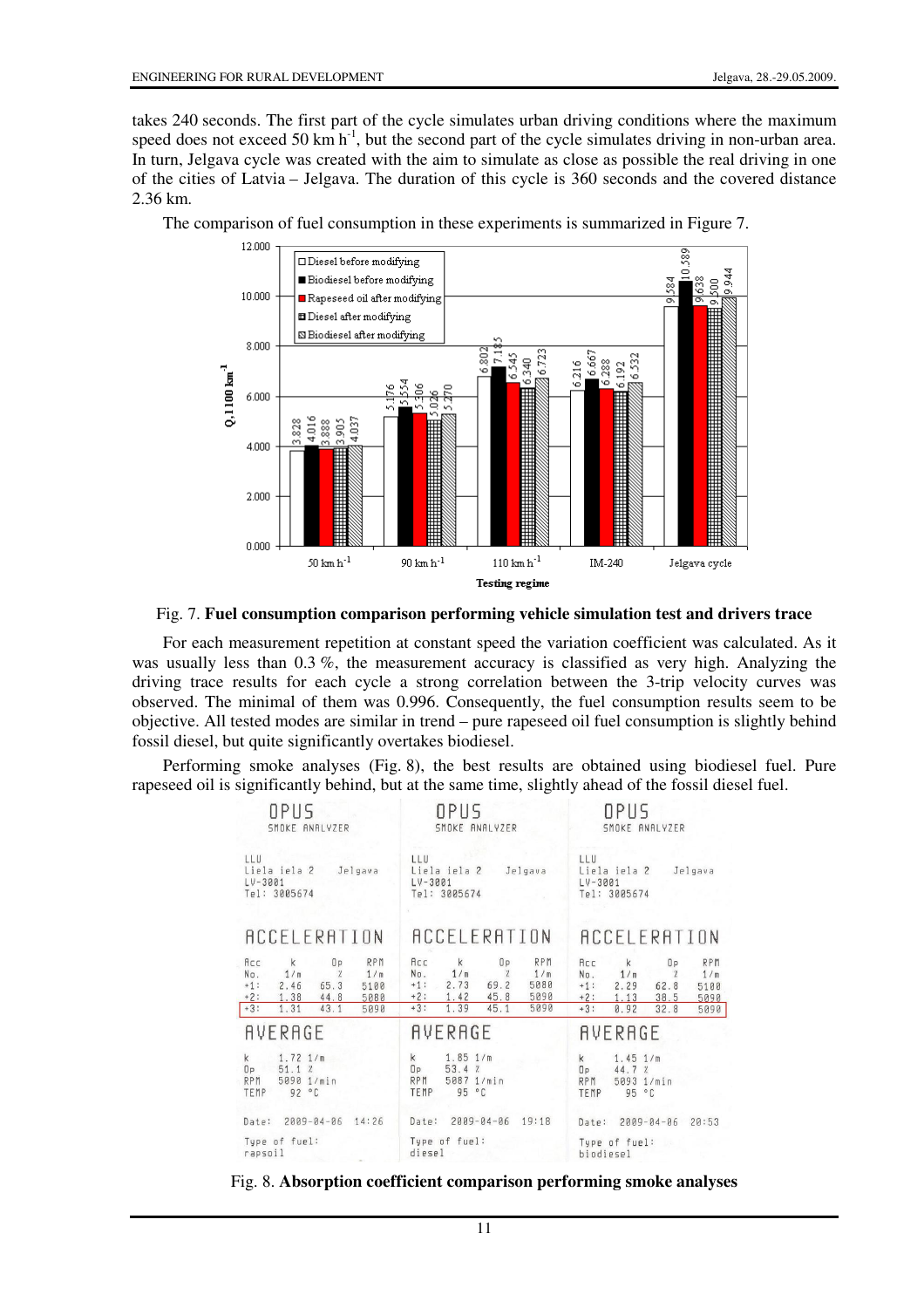It should be noted that before the conversion, using fossil diesel and biodiesel, the absorption coefficient was 1.48 and 0.98 correspondingly.

On a more detailed level the exhaust gases were analyzed using FTIR AVL SESAME Multicomponent Measurement System. Figure 9 presents the amount of six different exhaust gas components.



Fig. 9. **Exhaust gas measurement results**

The analyses confirm the results of other researchers that the content of  $NO<sub>x</sub>$  in exhaust gases for biodiesel increases in comparison with fossil diesel. When using rapeseed oil, this increase is even greater, because of the oil slower combustion. Unfortunately, looking at the CO, HC,  $CO_2$ ,  $SO_2$  and mechanical particle (PM) quantity in exhaust gases, pure rapeseed oil results in these experiments unpleasantly surprise. Particularly, increase in CO and HC in comparison with the other two types of fuels was not expected.

As the most obvious explanation for the obtained results is the oil quality, as, for example, the total contamination of used oil in the experiments two times exceeded the norm. As established in previous studies [5], the quality assurance is one of the problems for oil producers in Latvia to realize oil as a fuel. It is problematic for them to provide a number of quality requirements, especially the phosphorus content.

Besides, an impact of the use of new nozzles on the combustion process has to be established in future studies.